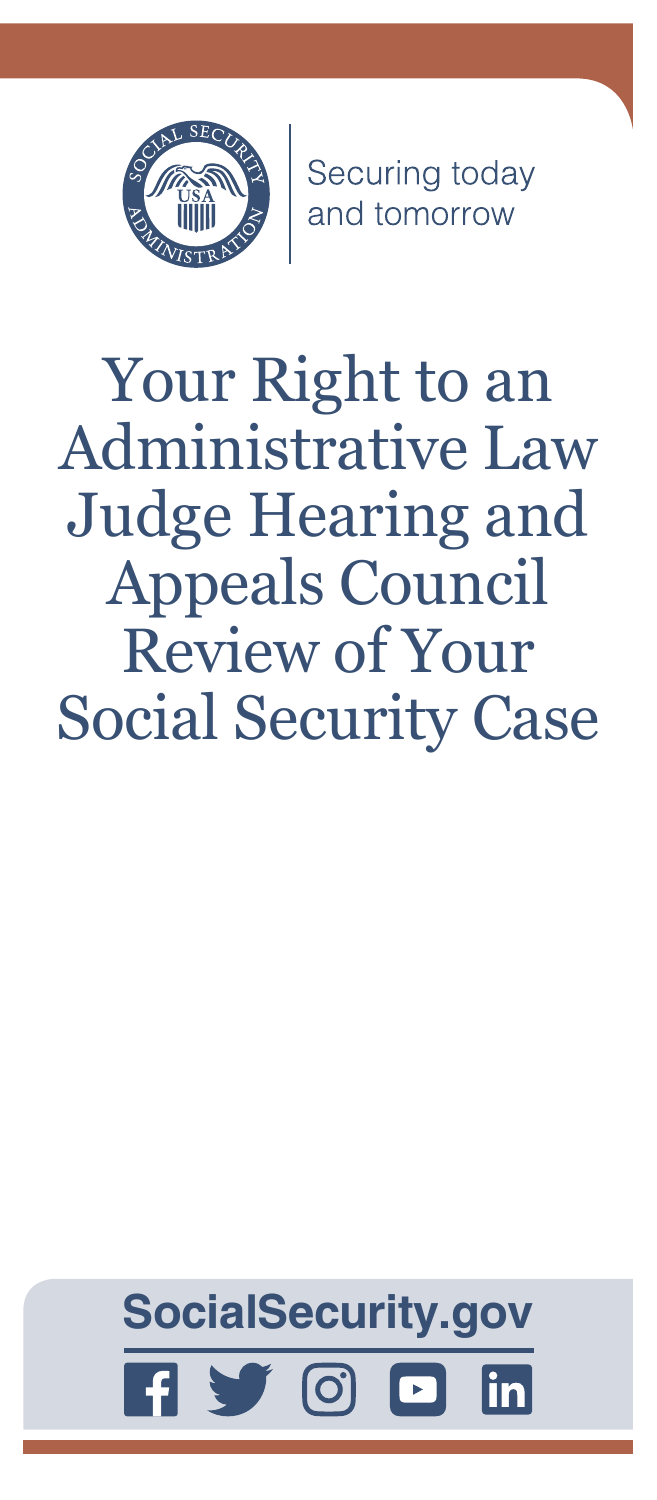### You can question the decision Social Security makes on your case

If you are eligible for Social Security or Supplemental Security Income benefits, we want to make sure that you get them on time and in the right amount.

After we decide whether or not you are eligible for benefits, or that we will stop your benefits, or change the amount, we send you a letter explaining our decision. If you do not agree with our decision, you have the right to appeal it.

When you ask for an appeal, Social Security may review the entire decision, including those parts which were favorable to you.

# Four steps of appeal

There are four steps of appeal:

1. **Reconsideration —**

You may request a review of your case if you disagree with our first decision. Then, a person who did not make the first decision will decide your case again. We call this a reconsideration.

#### 2. **Administrative Law Judge Hearing —**

You may request a hearing before an Administrative Law Judge if you disagree with the reconsideration decision. You may request a hearing via the Internet at *[www.socialsecurity.gov/](https://www.socialsecurity.gov/disability/appeals) [disability/appeals](https://www.socialsecurity.gov/disability/appeals)*.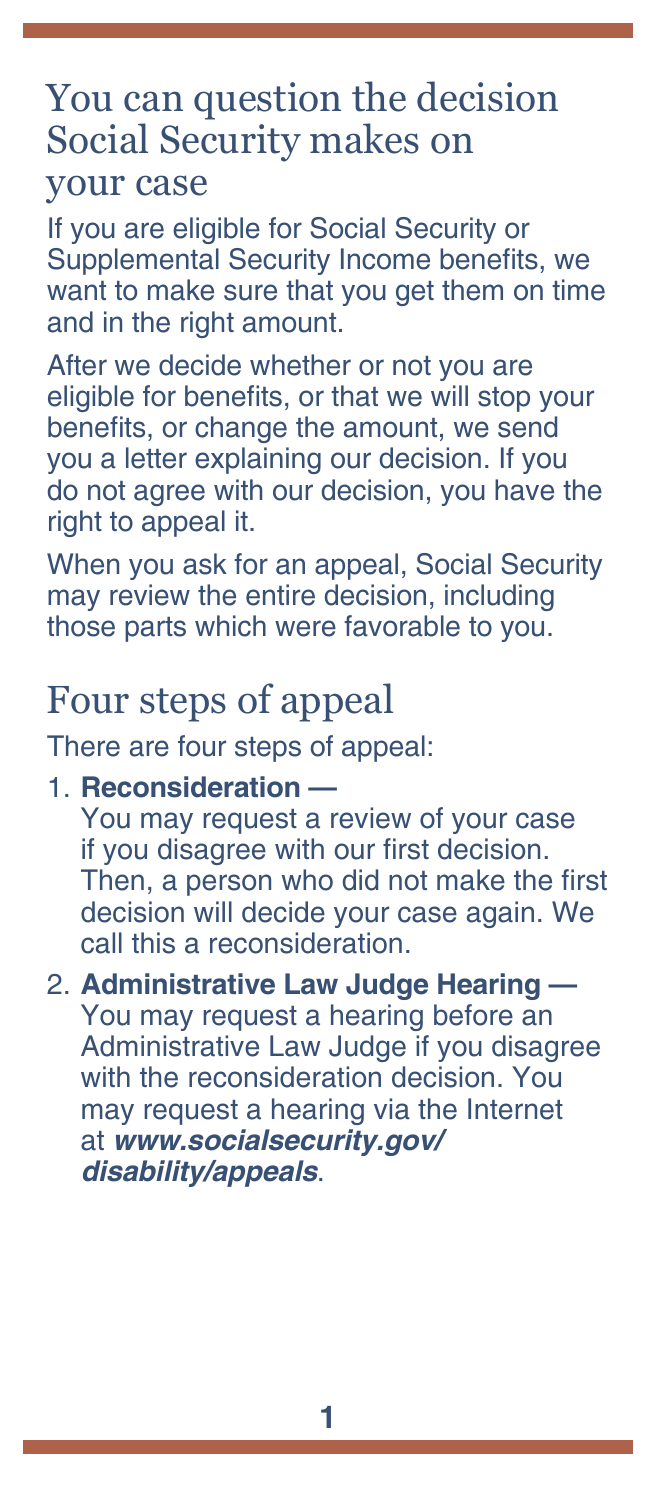### 3. **Appeals Council Action —**

You may request the Appeals Council to review your case if you disagree with the Administrative Law Judge's action. You may file a request for review via the Internet at *[www.socialsecurity.gov/](https://www.socialsecurity.gov/disability/appeals) [disability/appeals](https://www.socialsecurity.gov/disability/appeals)*.

#### 4. **Federal Court Action —** If you disagree with the Appeals Council's decision, or if the Appeals

Council decides not to review your case, you can file a civil suit in a federal district court. This is the last level of the appeals process. Currently, this process is not available online. To learn more about this process, visit Federal Court Review Process.

You have already been through Step #1 of the appeals process and have received a letter explaining our reconsideration decision. In this leaflet, we explain the other appeals steps.

### You may have a representative

You may want a lawyer, friend, or other qualified person to represent you. If you have a representative, you may have to pay his or her fees. For more information about representation and about the fees a representative may charge, read *[Your Right to Representation](https://www.ssa.gov/pubs/EN-05-10075.pdf)* [\(Publication No. 05-10075\)](https://www.ssa.gov/pubs/EN-05-10075.pdf).

If you decide to have a representative, you need to tell us in writing as soon as possible. To do this, use [Form SSA-1696-U4,](https://www.ssa.gov/forms/ssa-1696.html)  *[Appointment of Representative](https://www.ssa.gov/forms/ssa-1696.html)*, from our website at *[www.socialsecurity.gov](https://www.ssa.gov)* or get it from any Social Security office.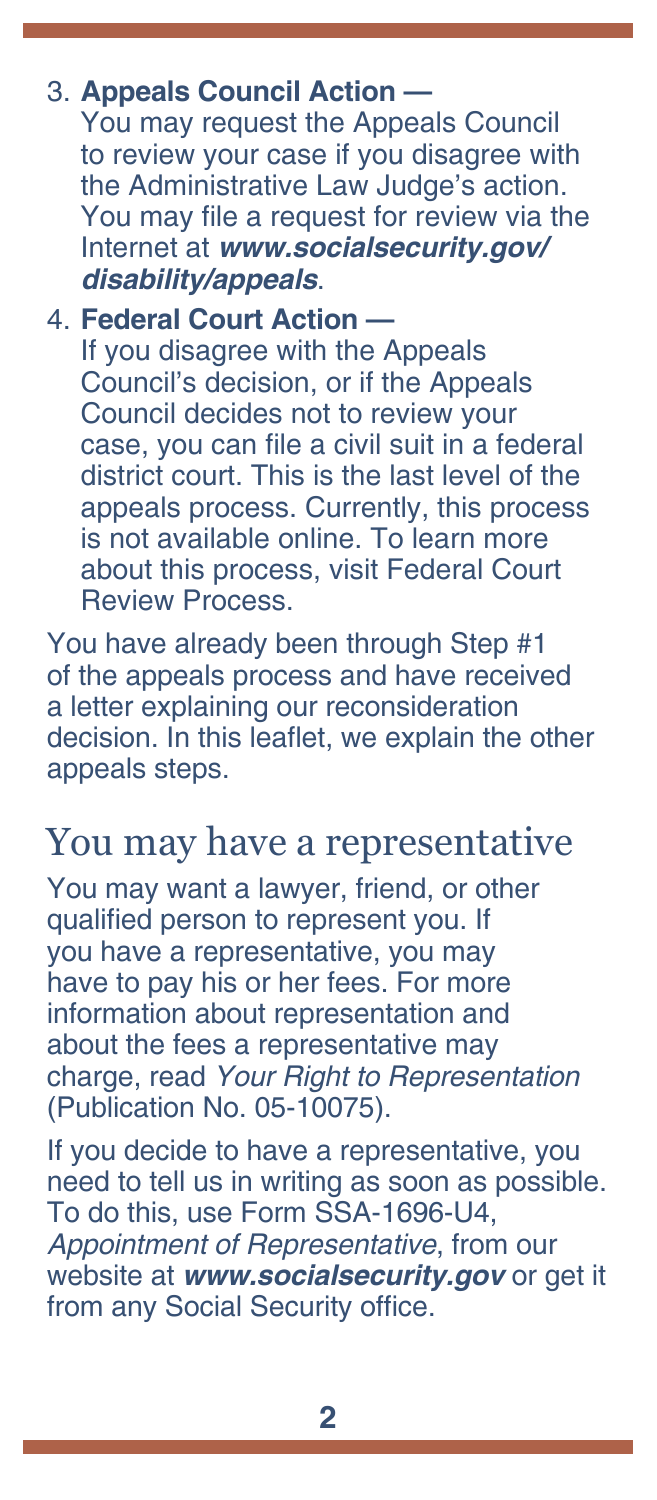# How to request a hearing or Appeals Council review

You or your representative may request a hearing by an Administrative Law Judge in the Office of Hearings Operations. The Administrative Law Judge has not had any part in your case. If you think the Administrative Law Judge's action is wrong, you may request that the Appeals Council, which is located within our Office of Analytics, Review, and Oversight, review the judge's action.

Your request must be in writing. We can help you fill out the special form for either a hearing or an Appeals Council review at any Social Security office, or you can write us a letter. Additionally, you may file an appeal online by visiting *[www.socialsecurity.gov/](https://www.socialsecurity.gov/disability/appeals) [disability/appeals.](https://www.socialsecurity.gov/disability/appeals)*

# You have 60 days to appeal our decision

Generally, you have 60 days after you receive the notice of our decision to ask for any type of appeal.

- In counting the 60 days, we presume that you receive the notice five days after we mail it unless you can show that you received it later.
- If you do not appeal on time, the Administrative Law Judge or the Appeals Council may dismiss your appeal. This means that you may not be eligible for the next step in the appeal process and that you may also lose your right to any further review.
- You must have a good reason if you wait more than 60 days to request an appeal.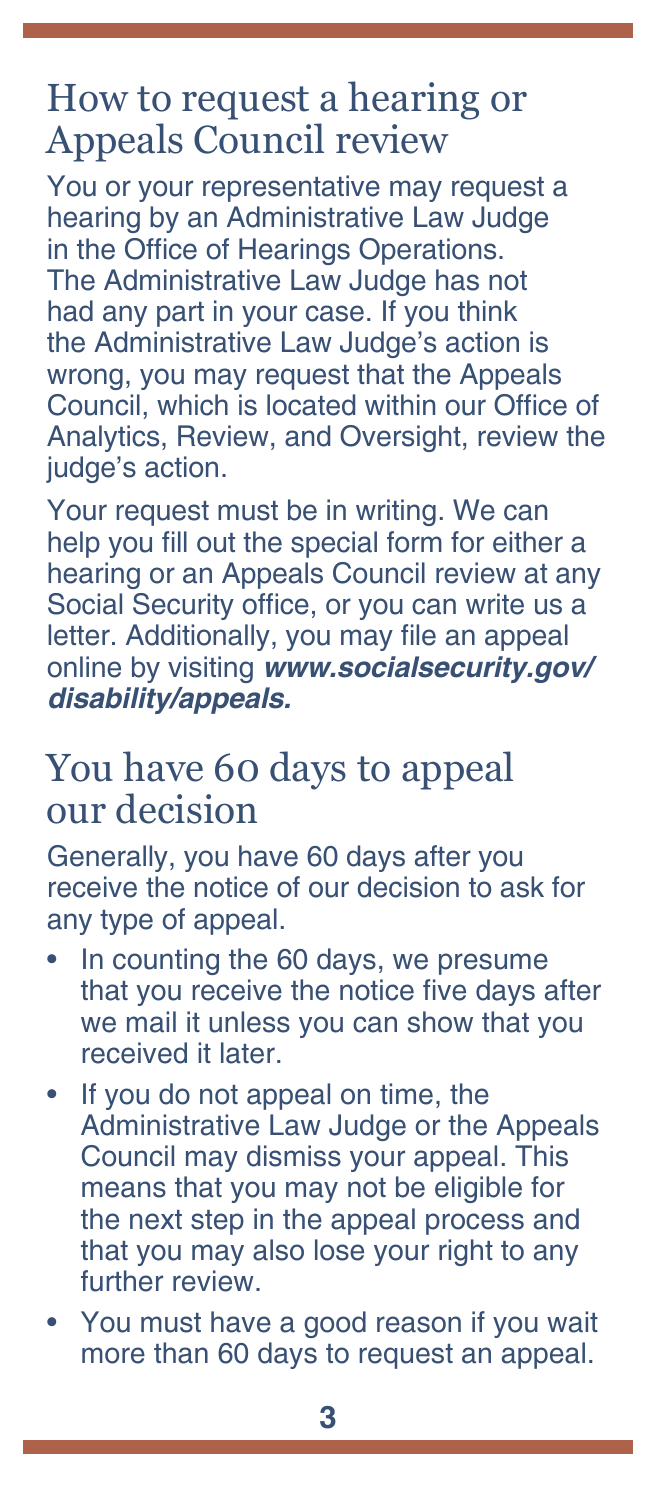If you file an appeal after the deadline, you must explain the reason you are late and request that we extend the time limit. The representatives in the Social Security office can explain this further and help you file a written request to extend the time limit.

## When and where your hearing is held

After you request a hearing, your Social Security office sends your case file to the Administrative Law Judge's office. Although the Administrative Law Judge attempts to schedule all hearings promptly, there may be some delay if there are many requests ahead of yours or because of travel schedules. At least 75 days before the hearing, the Administrative Law Judge will send you a notice telling you the date, time, and place of the hearing.

The Administrative Law Judge usually holds the hearing within 75 miles of your home. **If travel arrangements will present a problem for you, tell the Social Security office when you request a hearing or as soon as possible after that. If you want to appear at a hearing but are unable to travel because of your health, submit a doctor's report with your request for a hearing, explaining why you cannot travel**.

If we are using video hearing equipment in your area, we may schedule a video appearance for you. For more information about a video hearing read, *[Why You](https://www.ssa.gov/appeals/pubs/70-067.pdf)  [Should Have Your Hearing by Video](https://www.ssa.gov/appeals/pubs/70-067.pdf)* [\(Publication No. 70-067\)](https://www.ssa.gov/appeals/pubs/70-067.pdf).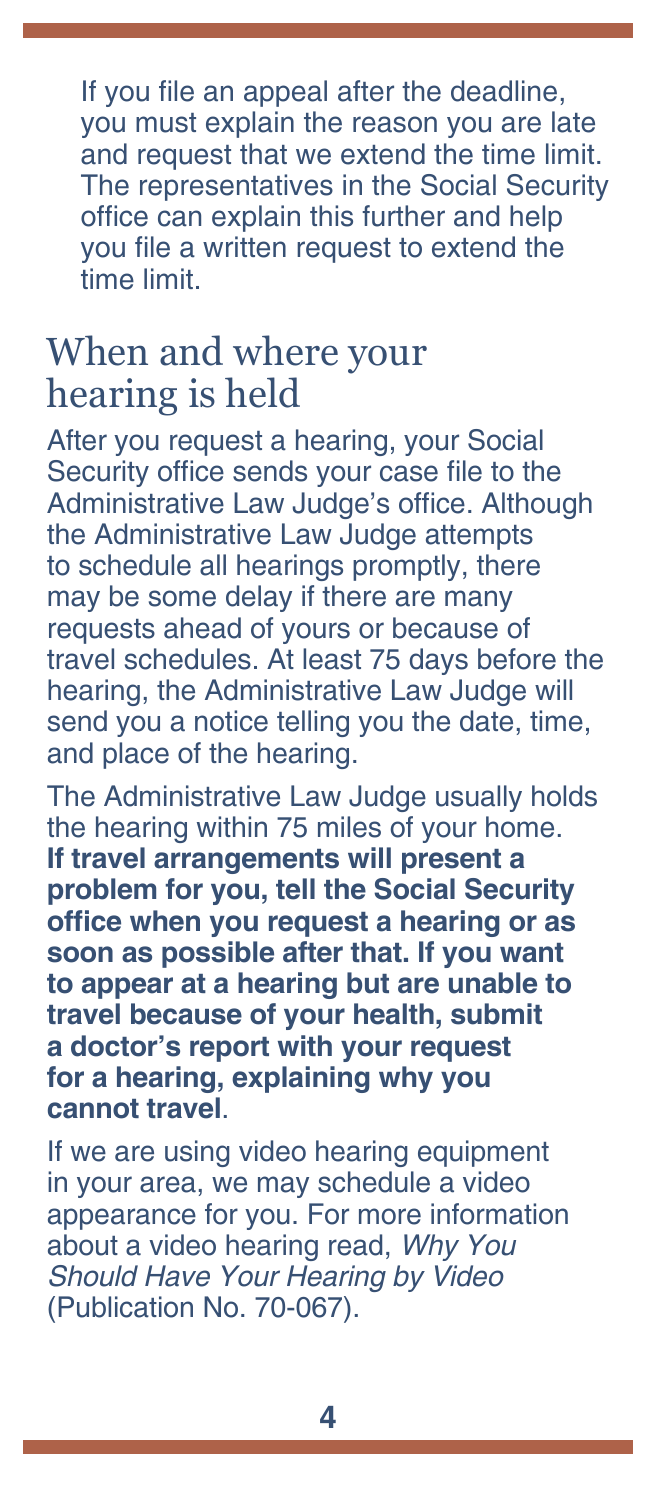# Administrative Law Judge hearing

### **Before the hearing:**

- You and your representative, if you have one, can look at the evidence in your case file and submit new evidence. Additional evidence should be submitted at least 5 days before the hearing. You may also file a request for extension of time to file a request for review online by visiting *[www.socialsecurity.gov/](https://www.socialsecurity.gov/disability/appeals) [disability/appeals.](https://www.socialsecurity.gov/disability/appeals)*
- **Submit any additional evidence you want the Administrative Law Judge to consider as soon as possible**. If you do not have it when you request a hearing, send it to the Administrative Law Judge as soon as you can. If your case is electronic, evidence can be faxed into the claim file using a special fax number and bar code provided by the hearing office or sent by your representative through Electronic Records Express (ERE) at *[www.socialsecurity.gov/ere](https://www.ssa.gov/ere/)*.

### **At the hearing:**

- The Administrative Law Judge explains the issues in your case and may question you and any witnesses at the hearing.
- You may bring witnesses to your hearing. The Administrative Law Judge may ask other witnesses, such as a doctor or vocational expert, to come to the hearing.
- You and the witnesses answer questions under oath. The hearing is informal but is recorded.
- You and your representative, if you have one, may question witnesses and submit evidence.

**5** *(over)*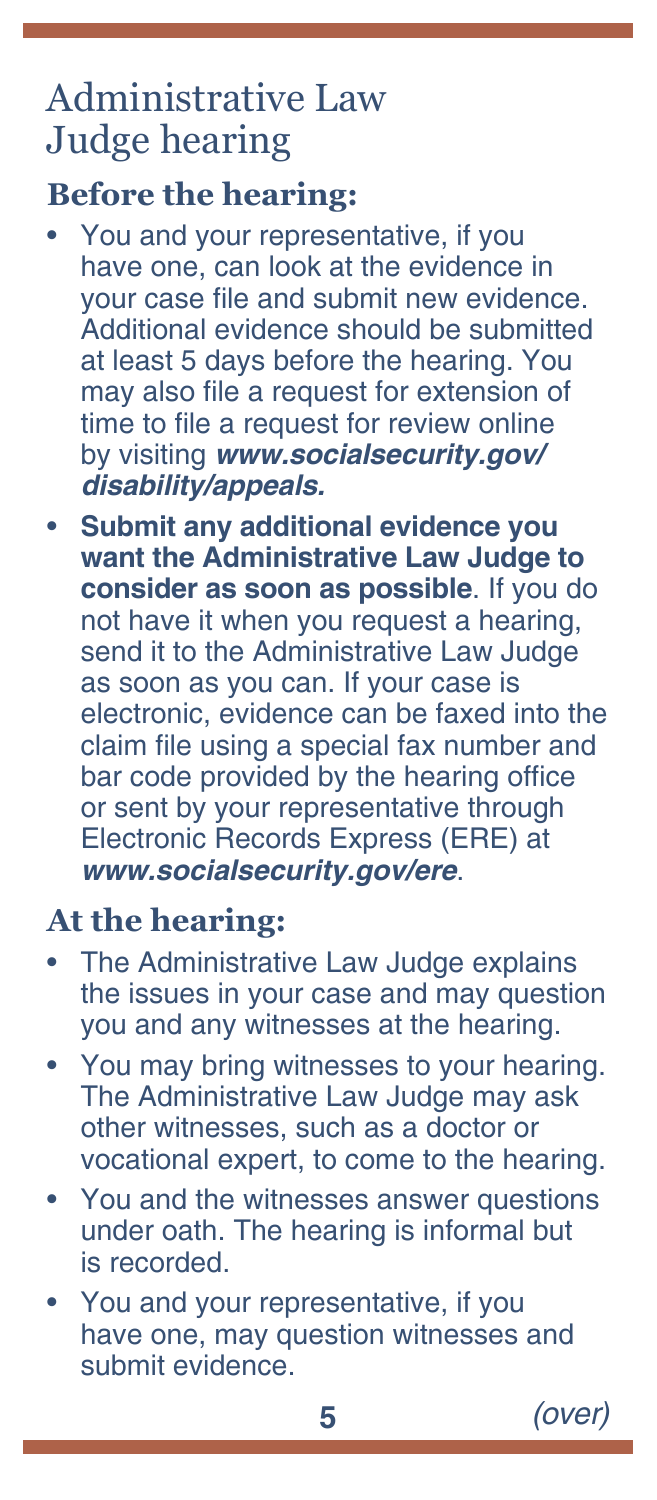### **After the hearing:**

- After studying all the evidence, the Administrative Law Judge issues a written decision.
- The Administrative Law Judge sends you and your representative a copy of the decision or dismissal order.

# You must let us know in writing if you do not wish to appear or cannot appear at the hearing

If you do not wish to appear in person at the hearing, you must let us know in writing when you request the hearing. Give your reasons, and ask the Administrative Law Judge to make a decision based on the evidence in your file and any new evidence. However, if your claim involves "disability," you may want to explain how your medical problems limit your activities and prevent you from working.

The Administrative Law Judge may decide that your presence at the hearing will be helpful, especially if only you can best explain certain facts. If so, he or she may schedule a hearing even if you asked not to be present.

## You should go to your scheduled hearing

If the Administrative Law Judge schedules a hearing, you and your representative, if you have one, should attend. **It is very important that you attend a scheduled hearing**. If **for any reason** you cannot attend, contact the Administrative Law Judge as soon as possible **before the hearing** and state the reason.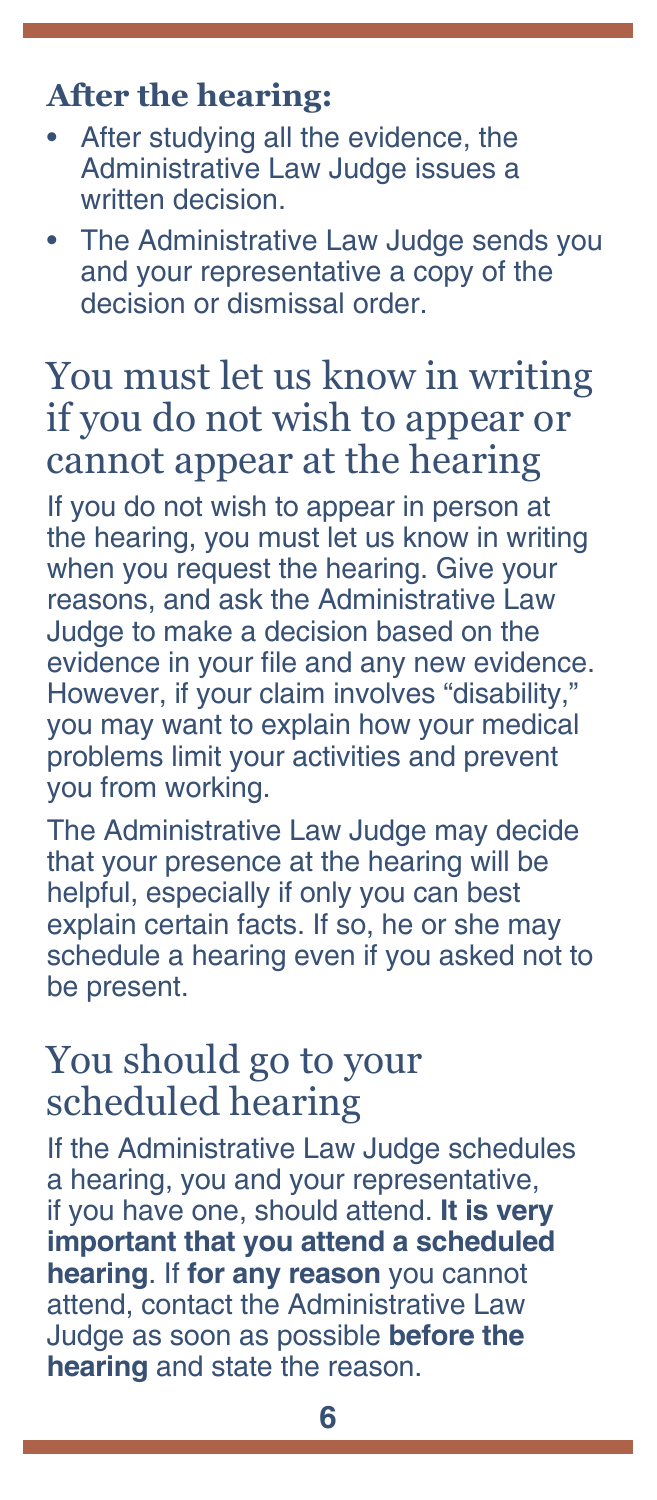The Administrative Law Judge will reschedule the hearing if you have provided a good reason. **If you do not go to a scheduled hearing and the Administrative Law Judge decides that you do not have a good reason for not going, your request for hearing may be dismissed**.

# When we can pay travel expenses

If you must travel more than 75 miles from your home or office to attend the hearing, we can pay certain costs. Here are the rules that apply:

- We can pay your transportation expenses such as the cost of a bus ticket or expenses for driving your car.
- In certain circumstances, you may need meals, lodging, or taxicabs. The Administrative Law Judge must approve the special travel costs **before the hearing** unless the costs were unexpected or unavoidable.
- The Administrative Law Judge may also approve payment of similar travel expenses for your representative and any witnesses he or she determines are needed at the hearing.
- You must submit a written request for payment of travel expenses to the Administrative Law Judge at the time of the hearing or as soon as possible after the hearing. List what you spent and include supporting receipts. If you requested a change in the scheduled location of the hearing to a location farther from your residence, we cannot pay you for any **additional** travel expenses.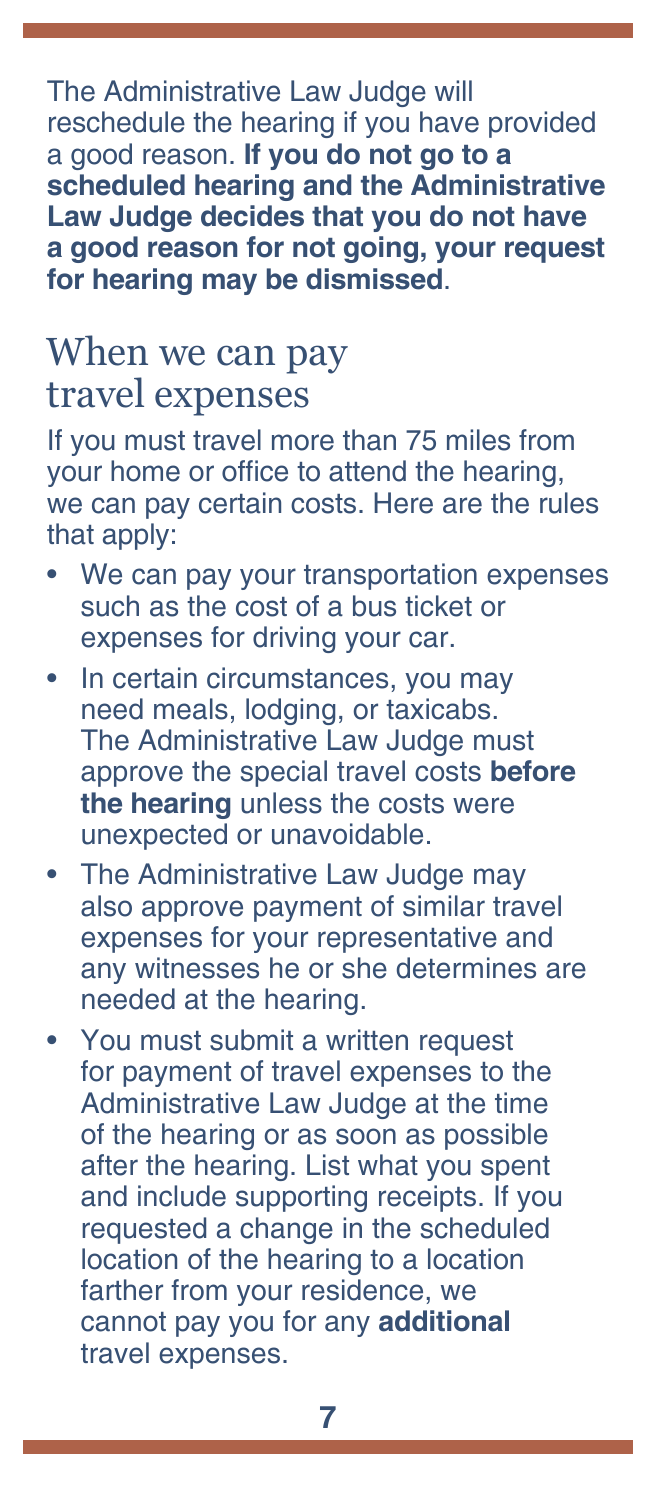- If you need money for travel costs in advance, you should tell the Administrative Law Judge as soon as possible **before the hearing**. We can make an advance payment only if you show that without it you would not have the funds to travel to or from the hearing.
- If you receive travel money in advance, you must give the Administrative Law Judge an itemized list of your actual travel costs and receipts within 20 days after your hearing.
- If we gave you an advance payment that is more than the amount you are due for travel costs, you must pay back the difference within 20 days after we tell you how much you owe us.

# Appeals Council review

If you think the Administrative Law Judge's decision or dismissal order is wrong, you may ask the Appeals Council to review your case.

The Appeals Council carefully examines your case and notifies you in writing of the action it takes. The Appeals Council may grant, deny, or dismiss your request for review. If the Appeals Council grants your request, it will either decide your case or return it to the Administrative Law Judge for further action (which could include another hearing and a new decision). If the Council decides a formal review would not change the Administrative Law Judge's decision or dismissal, it will deny your request.